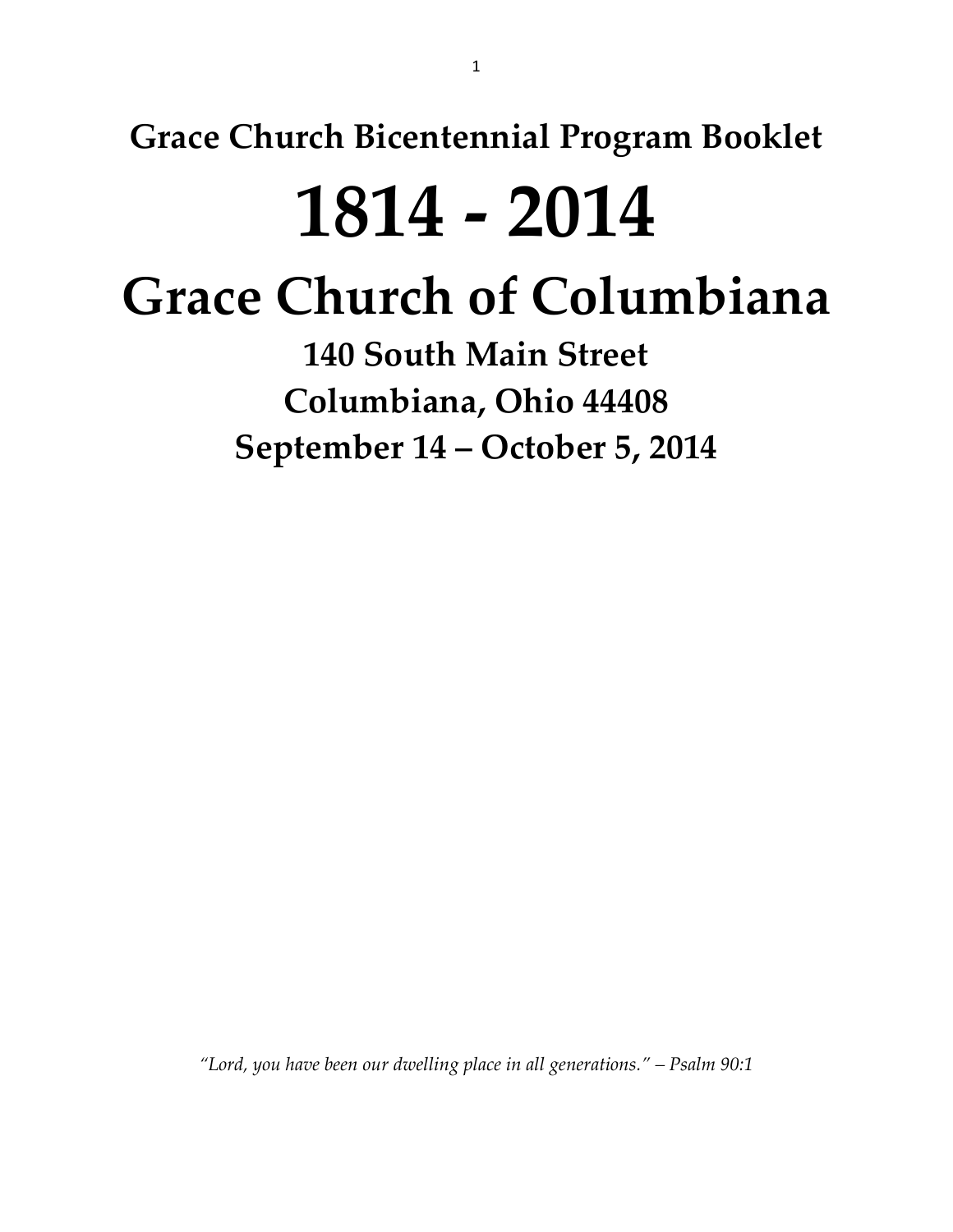### Table of Contents and Illustrations

| Cover/Bicentennial Logo                                            | 1       |
|--------------------------------------------------------------------|---------|
| Table of Contents/New Church Logo                                  | 2       |
| <b>Table of Bicentennial Events</b>                                | 3       |
| The Names of Grace                                                 | 3       |
| "The Grace Given to Grace" Rechartering and Historical Service     | 4       |
| Beard Growing Contest/Lady's Hat Contest                           | 8       |
| New National Association of Congregational Christian Churches Logo | 8       |
| Informal Church Social                                             | 9       |
| "Outfitting Grace Church for the Year 2020 and Beyond" Seminar     | 9       |
| <b>Community Block Party</b>                                       | 10      |
| Alumni Choir Rehearsal                                             | 10      |
| <b>Bicentennial Celebration Banquet</b>                            | 10      |
| Olde Tyme Sunday School Opening Exercises                          | 13      |
| <b>Bicentennial Celebration Service</b>                            | 13      |
| Appreciations                                                      | $19-20$ |
| <b>Notes/New Contacts</b>                                          | 21      |
| This Grace Church Bicentennial Program Booklet belongs to:         |         |



*Trinitarian Grace Church logo designed by Shannon Joy: Rainbow for God the Father, Creator, and for covenant, star cross for Jesus the Son, symbolizing Christmas and the Cross of Calvary, bird for the dove of the Holy Spirit at Pentecost.*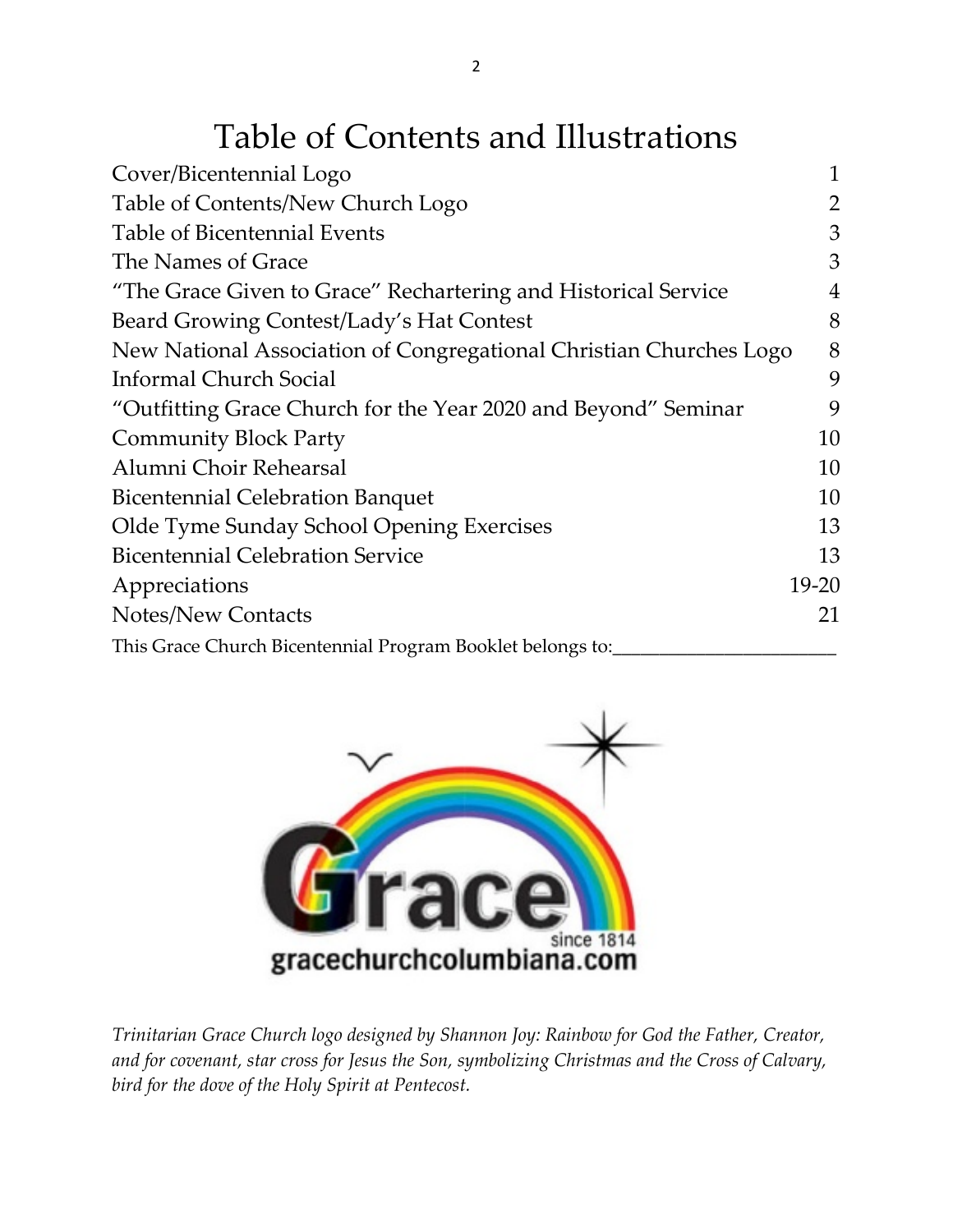### Bicentennial Events

| Timeline of 200 Years: Aug. 2014 - 2015                   | Grace Church Main Hallway       |
|-----------------------------------------------------------|---------------------------------|
| Columbiana "First Friday": Aug. 1, 5-8:00 p.m.            | Tours of Grace                  |
| Grace Church Historical Display: Sept. 27 - Oct. 31       | Columbiana Library              |
| Grace Church Bicentennial Float: Sept. 4, 6:30 p.m.       | <b>Street Fair</b>              |
| Rechartering and Historical Service: Sept. 14, 10:45 a.m. | Sanctuary                       |
| "The Grace Given to Grace"                                |                                 |
| Celebration Weekend -                                     |                                 |
| Informal Church Social: Oct. 3, 7:00 p.m.                 | Grace Church Fellowship Hall    |
| Breakfast Buffet Seminar with Dr. Joy: Oct. 4, 8-10 a.m.  |                                 |
| "Outfitting Grace Church for the Future"                  | Dutch Haus Restaurant           |
| Community Block Party: Oct. 4, 12-1:30 p.m.               | Grace Church Parking Lot        |
| Alumni Choir Rehearsal: Oct. 4, 1:30-2:30 p.m.            | Sanctuary                       |
| Bicentennial Banquet: Oct. 4, 6:00 p.m.                   | St. Jude's Catholic Church Hall |
| Olde Tyme Sunday School Opening: Oct. 5, 9:30 a.m.        | Fellowship Hall                 |
| Bicentennial Celebration Service: Oct. 5, 10:45 a.m.      | Sanctuary                       |
| Luncheon by AlaCarte to follow the service.               |                                 |

### The Names of Grace Church through the Ages

| By God's grace, Grace is who we are and grace is how we live. |      |
|---------------------------------------------------------------|------|
| Grace Church of Columbiana (NACCC)                            | 2006 |
| Grace United Church of Christ (UCC)                           | 1957 |
| Grace Evangelical and Reformed Church                         | 1934 |
| Grace Reformed Church                                         | 1867 |
| Jerusalem Church                                              | 1822 |
| School and Meeting House Society                              | 1814 |
|                                                               |      |

*"Through many dangers, toils and snares I have already come; 'tis grace that brought me safe thus far, and grace will lead me home." -4th verse, Amazing Grace by John Newton, 1779*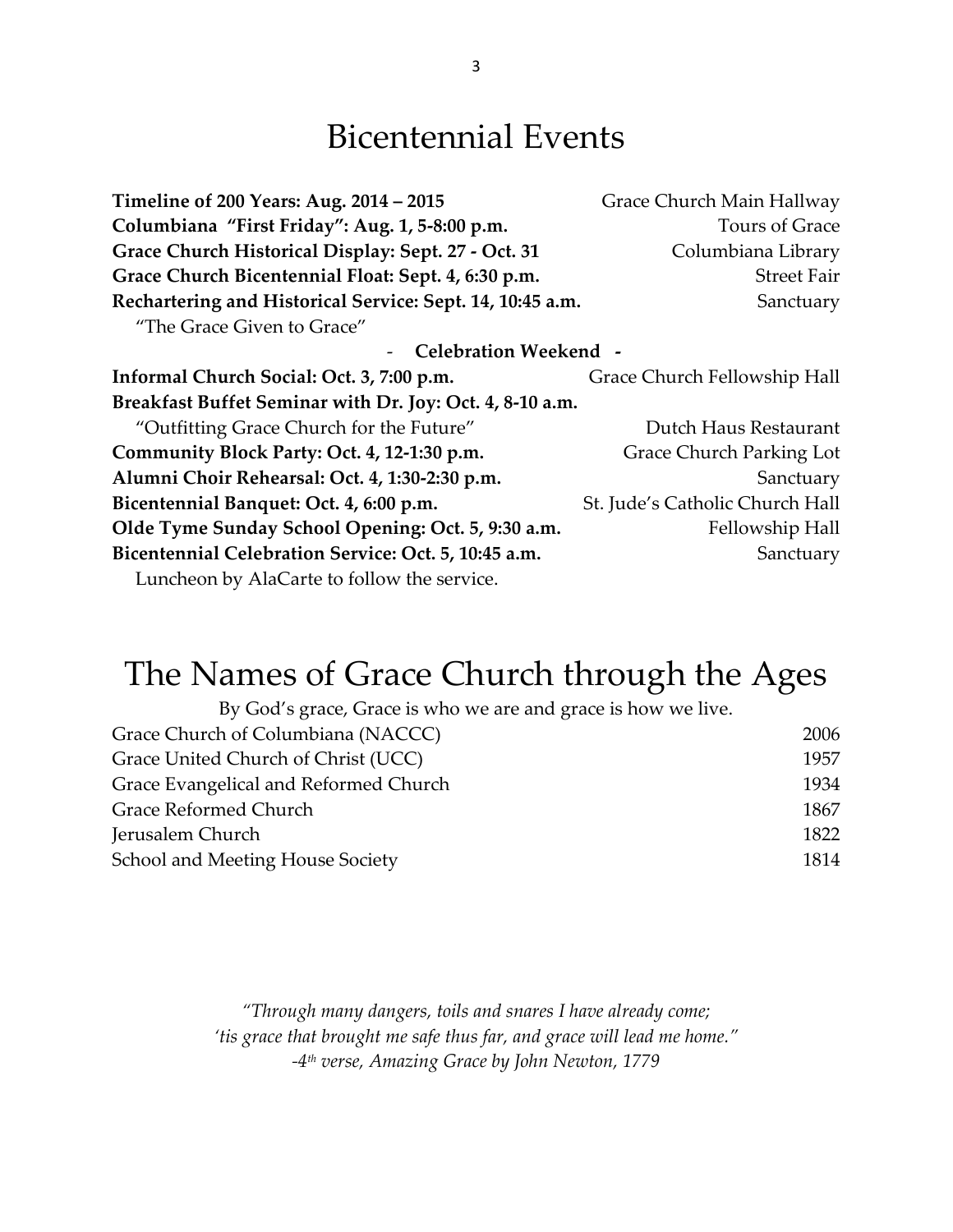# SUNDAY, SEPTEMBER 14, 2014

### **Grace Church of Columbiana "The Grace Given to Grace" Rechartering and Historical Service Sunday, September 14, 2014 10:45 a.m.**

The sources for this historically based service come from the book *A History of Grace United Church of Christ, 1814-1993* and the Heritage Committee at that time: Everett Warrick and James A. Sitler. Also much historical information and advice came from our church historian, Beverly Richardson. Without these resources this service could not have been put together. I am truly grateful. I hope that, as my title implies, you can get a sense of the tremendous grace God has showered upon Grace Church through 200 years, helping us to survive a shaky start as a nation, community, and church, make it through economic depressions, times when giving was not good, a devastating church fire, theological battles and controversies, endure disgruntled pastors and grumpy church members, and massive societal transformations, such as the 1960s, and wars: a bunch of them from the War of 1812 to our present war on terror. Any one of these difficulties has been known to do in churches and close their doors permanently. But not Grace. NOT YOU. Grace Church is still here, striving to proclaim the good news of the gospel of Jesus Christ as best it can, in ways God shows to proceed. May it always be so, until He comes again.

–Rev. Dr. Rob Joy

Note: All hymns are one verse only, except the National Anthem.

### **Scene 1 Prelude to a Founding**

Narrator: Becky Stearns Opening Monologue: The Faith of a Farmer (Pre-1814) \*Hymn: #43 *A Mighty Fortress Is Our God*, Martin Luther (1529) Second Monologue: A Burning Capitol, a Flag That Still Waves (1814) \*Hymn: #423 *The Star-Spangled Banner*, Francis Scott Key (9/13/1814, both verses)

### **Scene 2 The Founding: Pioneers of the Faith (August 13, 1814)**

Invitation to Chartering:

The Rev. John Peter Mahnenschmidt portrayed by Mark Frost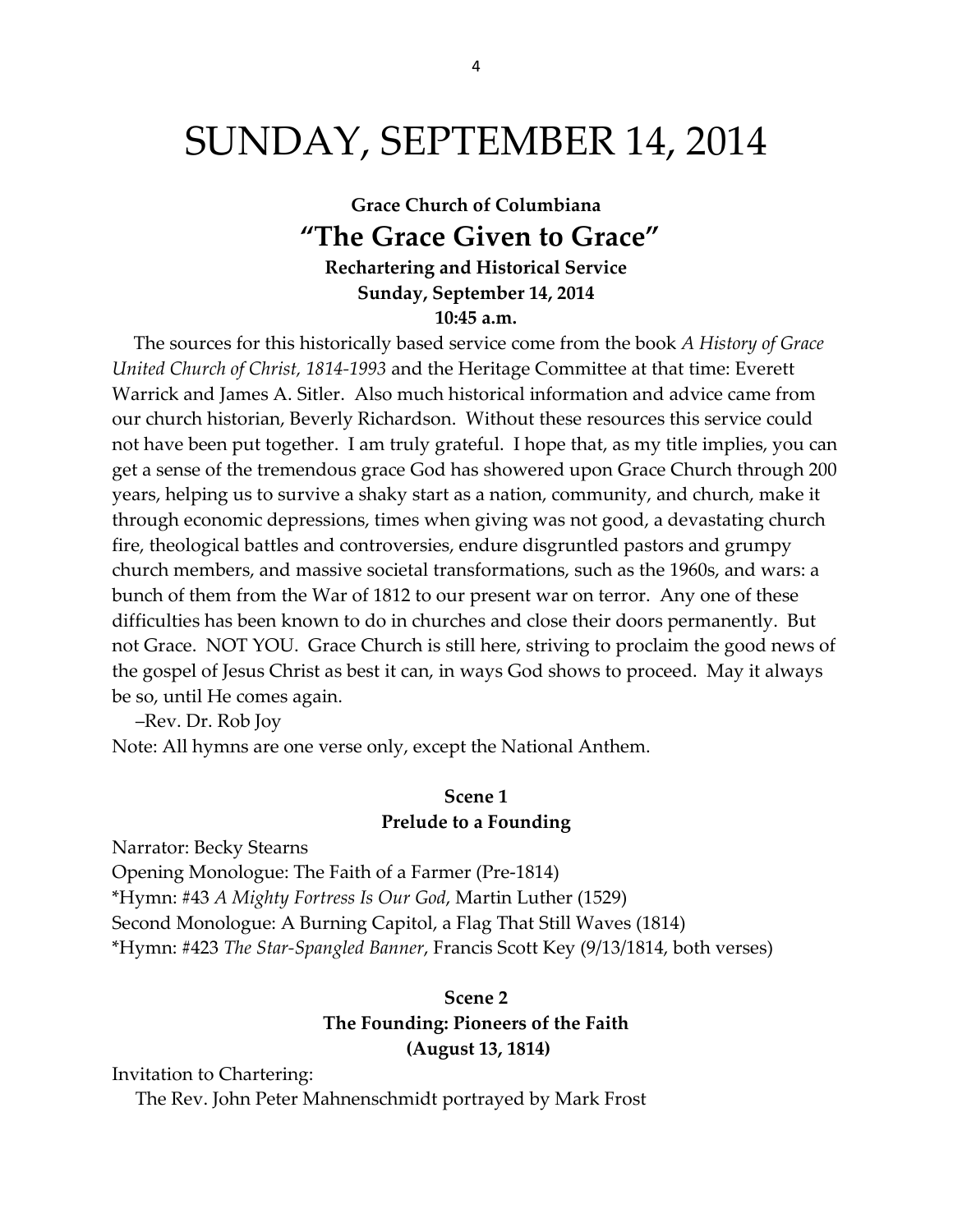All will be invited to come forward and sign the charter of the "School and Meeting House Society" if you did not sign when you entered. If you want to sign later, you will have an opportunity. This is not an actual legal chartering, only a re-enactment.

### The historical text of the

### Articles of Association of the School and Meeting House Society August 13, 1814

 On this day, August 13, in the year of our Lord, 1814, we hereby do ordain and establish this School and Meeting House Society of Columbiana, Ohio.

 To promote adequate oversight and governance, there shall be elected annually, three trustees, a secretary, and a treasurer.

In our gatherings, to promote peace, these conditions of fellowship are required:

- 1.) A practical conformity to the principles of impartial equity.
- 2.) Every member shall be considered as possessing in himself an original and inalienable right to believe and worship God as his own conscience may dictate without being called into question by any other member.
- 3.) It is allowed that any licensed preacher who preaches the gospel in purity, to preach in the above said meeting house if he made application to the trustees, and should it happen that application should be made by two preachers in one day, let one preach in the forenoon and the other in the afternoon so that none may meet with disappointment.

### **Scene 3**

### **The Anxious Bench Controversy: New Measures or Old Standards?**

Narrator: Dinah Sitler

Monologue: A Time of Great Theological Controversy (late 1820s-1850s) Choir Anthem: *Clap Your Hands and Sing Alleluia,* Don Besig and Nancy Price (1991) Second Monologue: Striving for Peace and Stability (1850s) Hymn: #689 *The Church's One Foundation*, Samuel Stone (1866)

### **Scene 4**

### **The Reinhart Renaissance**

Narrator: Sam Ferguson

Monologue: A Renewal for Grace Church and a Terrible War (1860-1864) \*Hymn: #416 *Mine Eyes Have Seen the Glory*, Julia Ward Howe (1862) Second Monologue: Building for the Kingdom, Part 1 (1864-1869) Hymn: #702 *I Love Thy Kingdom, Lord*, Timothy Dwight (1801)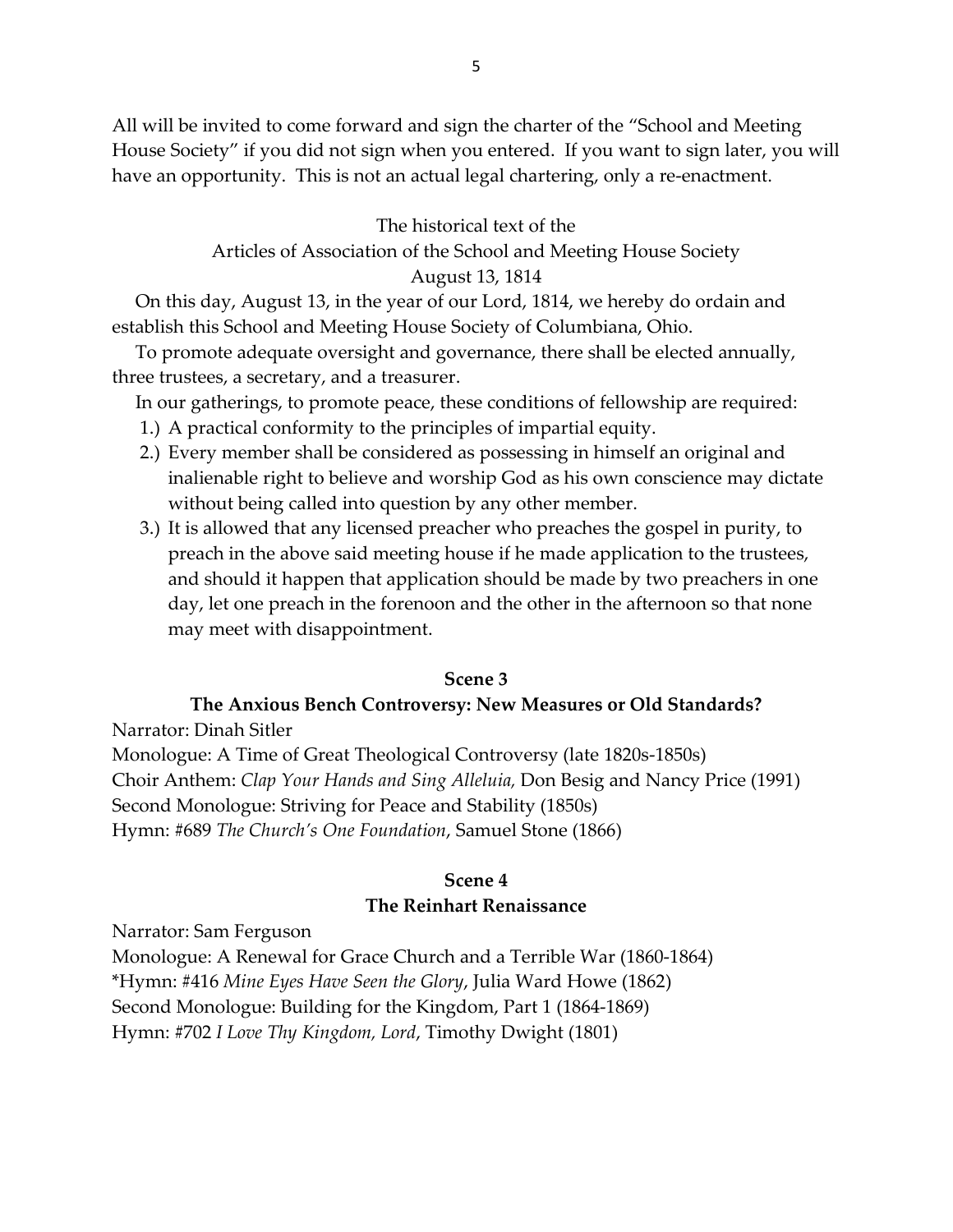### **Scene 5**

### **A Time of Rapid Growth: The Bomberger Explosion**

Narrator: Brenda Hanna (for music for this scene, see insert) Monologue: Modest Growth and Setting the Stage for Progress (1870-1879) Hymn: *Bringing In the Sheaves*, Knowles Shaw (1874) Second Monologue: Ring that Bell! (1880-1897) The Ringing of the Bell Hymn: *Come to the Church in the Wildwood*, William Pitts (1857)

### **Scene 6**

### **When Everything Changes: Chaos at the Turn of the Century**

Narrator: Elizabeth Palette

Monologue: Revolving Door Pulpit and Mission to China (1897-1908) Hymn: #530 *Be Still, My Soul*, Katherina A. von Schlegel (1752) Second Monologue: Church Fire, and a Smoldering Pastor (1907-1909) The Rev. George Welsh (1905-1907) portrayed by Jack Sitler Hymn: #708 *Blest Be the Tie That Binds*, John Fawcett (1782)

### **Scene 7**

### **Brother Can You Spare a Dime? & The Yanks Are Coming**

Narrator: Dr. Alex Heintzelman Monologue: Ike Slept Here, and a Beat Up Model T (1917-1921) Second Monologue: The Great Depression and a Budget Crisis (1929-1940) **Offertory** \*Doxology: #808 \*Prayer of Thanksgiving

### **Scene 8**

### **The Nifty Fifties and the Psychedelic Sixties**

Narrator: Chris Eisenbraun

Monologue: Graceful Economic Stability and Long-Term Pastors (1947-present) Hymn: #710 *We Are Called to Be God's People*, Thomas Jackson (1973) Second Monologue: Building for the Kingdom, Part 2 (1953-1967) \*Hymn: #21 *How Great Thou Art*, Stuart Hine (1949)

### **Scene 9**

### **When Everything Changes: Chaos at the Millennium**

Narrators: Larry Snyder, Rob Joy Monologue: In Praise of God: Music! Hymn: #537 *Lord, Be Glorified*, Bob Kilpatrick (1978)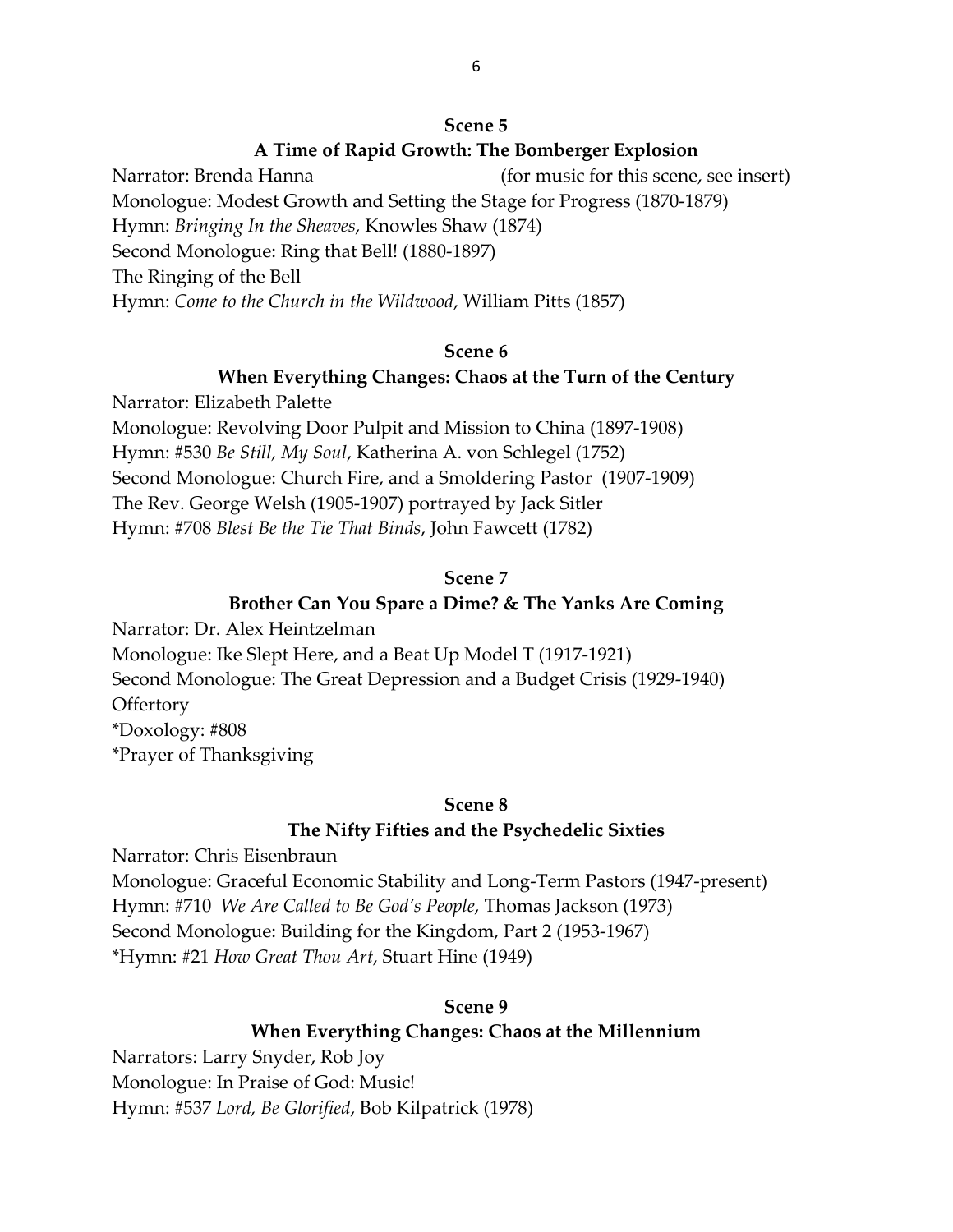Second Monologue: The Need for Christian Education Hymn: #739 *Pass It On*, Kurt Kaiser (1969) Third Monologue: Great Challenges That Require Grace (2000-2014) Hymn: #118 *We Will Glorify*, Twila Paris (1982) Final Monologue: The Solution \*Hymn: #721 *Shine Jesus Shine*, Graham Kendrick (1988) *(The complete manuscript of this service is available in the church office, upon request.)*

#### **Thanks to:**

The Narrators/Actors: (in order of appearance) Becky Stearns Mark Frost Dinah Sitler Sam Ferguson Brenda Hanna Elizabeth Palette Jack Sitler Dr. Alex Heintzelman Chris Eisenbraun Larry Snyder Rev. Dr. Rob Joy

The Musicians: The Grace Church Choir Organist/Pianist: Judy Bott Choir Director: Alaina Cornfield DVD Recording: Jolane Day DVD Processing: Steve Jones Projection and Creator of the Slide Show: Jolane Day Sound: Chris Eisenbraun

> *"Guide me, O Thou great Jehovah, pilgrim through this barren land; I am weak, but thou art mighty – hold me with thy powerful hand." -1st verse of Guide Me, O Thou Great Jehovah by William Williams, 1745*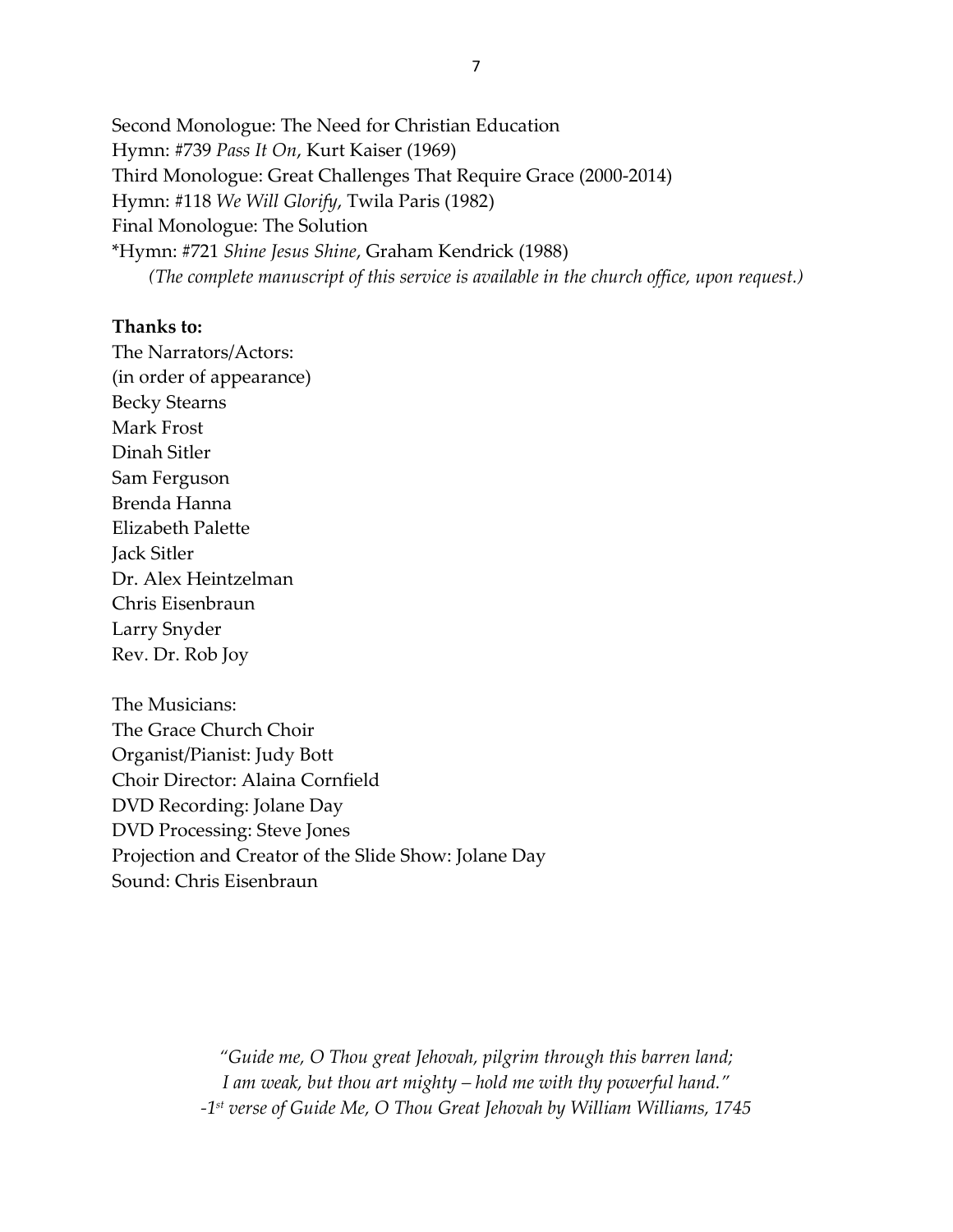### Beard Growing Contest: July 14 - September 14

Judges: Matt Bell, Brian Cope, Allison Hoskinson

Winners:

"Dapper Dan: Neat and Trim" expansion of the Herb Roble Herb Roble

"Duck Dynasty: Olde Tyme Whiskers" The Contract of the Dave Hanna

Participants: Rob Joy, Matt Bell, Tom Bell, Dave Hanna, Carle Greenawalt, Greg Gustafson, Larry Snyder, Logan Cope, Herb Roble

### Lady's Hat Contest: September 14

Judges: Patty Lanterman, Brenda Hanna, Vicki Cope Winners:

"Historical" Helen DeLucia

"Most Beautiful and Interesting" Theresa Greenawalt Participants: Ginny Snyder, Theresa Greenawalt, Connie Scullion, Anna Joy, Joyce McKee, Helen DeLucia

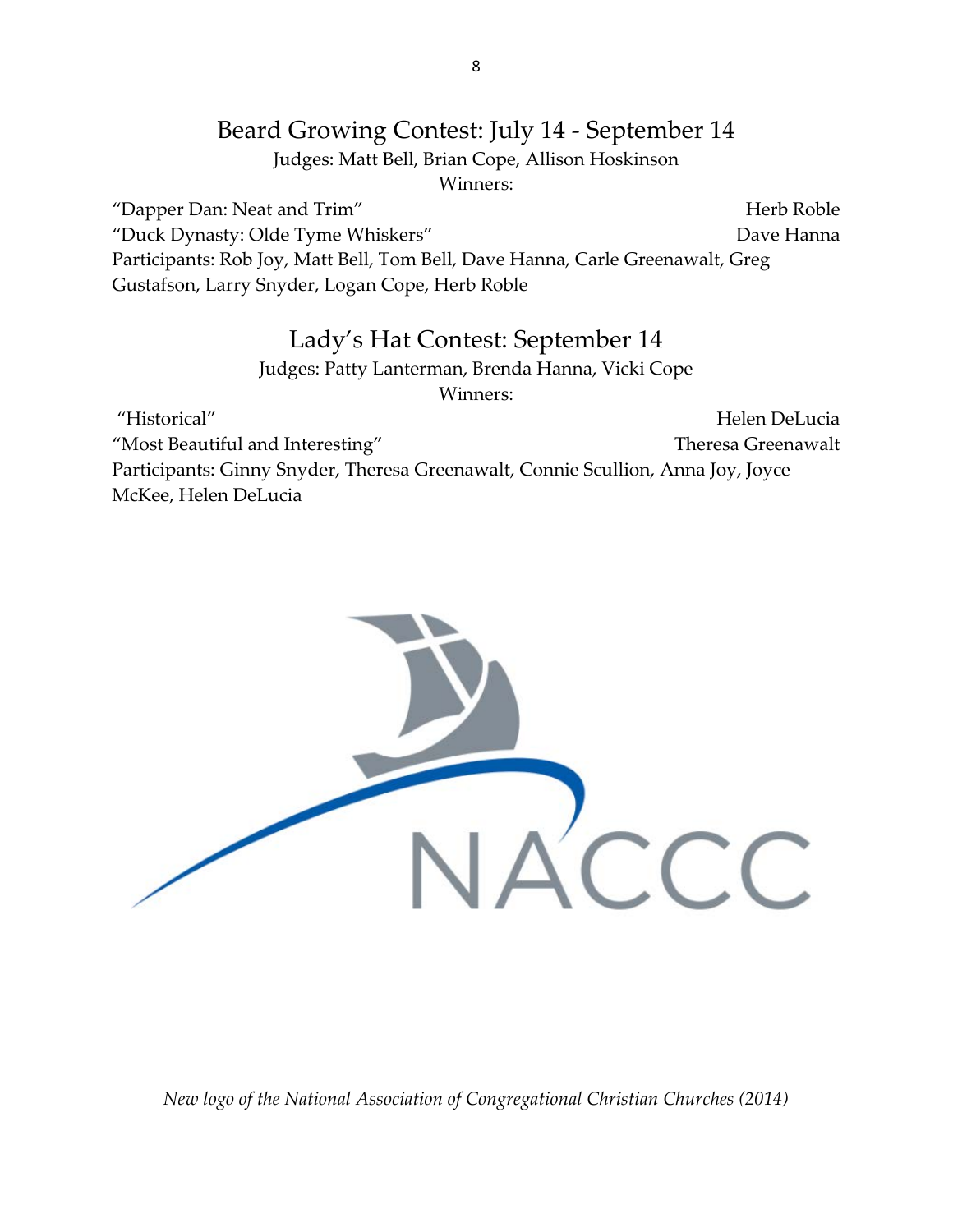# FRIDAY, OCTOBER 3, 2014 Informal Church Social

Oct. 3, 7:00 p.m. Grace Church Fellowship Hall

 Please gather in the Fellowship Hall. Have a fun evening of renewing old friendships and making new ones. Please put on a name tag. We may not recognize you, remember you, or maybe we have never met you! Let's make it easy for everyone. Refreshments are courtesy of the Women's Guild and Grace Reaches Out. Make sure you see all the pictures of days gone by, the historical memorabilia, and the timeline in the main hallway by the church office. There will be periodic tours of the church through the evening, with information about the different areas of the church: the sanctuary, the two Sunday School additions, the gym and lounge, etc., when they were built and what has happened in those places over the years. There is no scheduled ending time for this evening, so take your time and enjoy! If you want, try your hand at ping pong or shoot a few baskets in the gym, or say a prayer in the chapel.

# SATURDAY, OCTOBER 4, 2014

"Outfitting Grace Church for the Year 2020 and Beyond"

### Where will Grace Church be in 2020?

Breakfast Buffet Seminar with Dr. Joy Oct. 4, 8-10 a.m. at the Dutch Haus Restaurant

Welcome Opening Prayer Breakfast Buffet (\$10) What We Can't Do Introduction What We Can Do

Indications of Great Change Accretions vs. Traditions

*"God is our refuge and strength, a very present help in trouble. Therefore we will not fear, though the earth should change, though the mountain shake in the heart of the sea." -Psalm 46:1-2*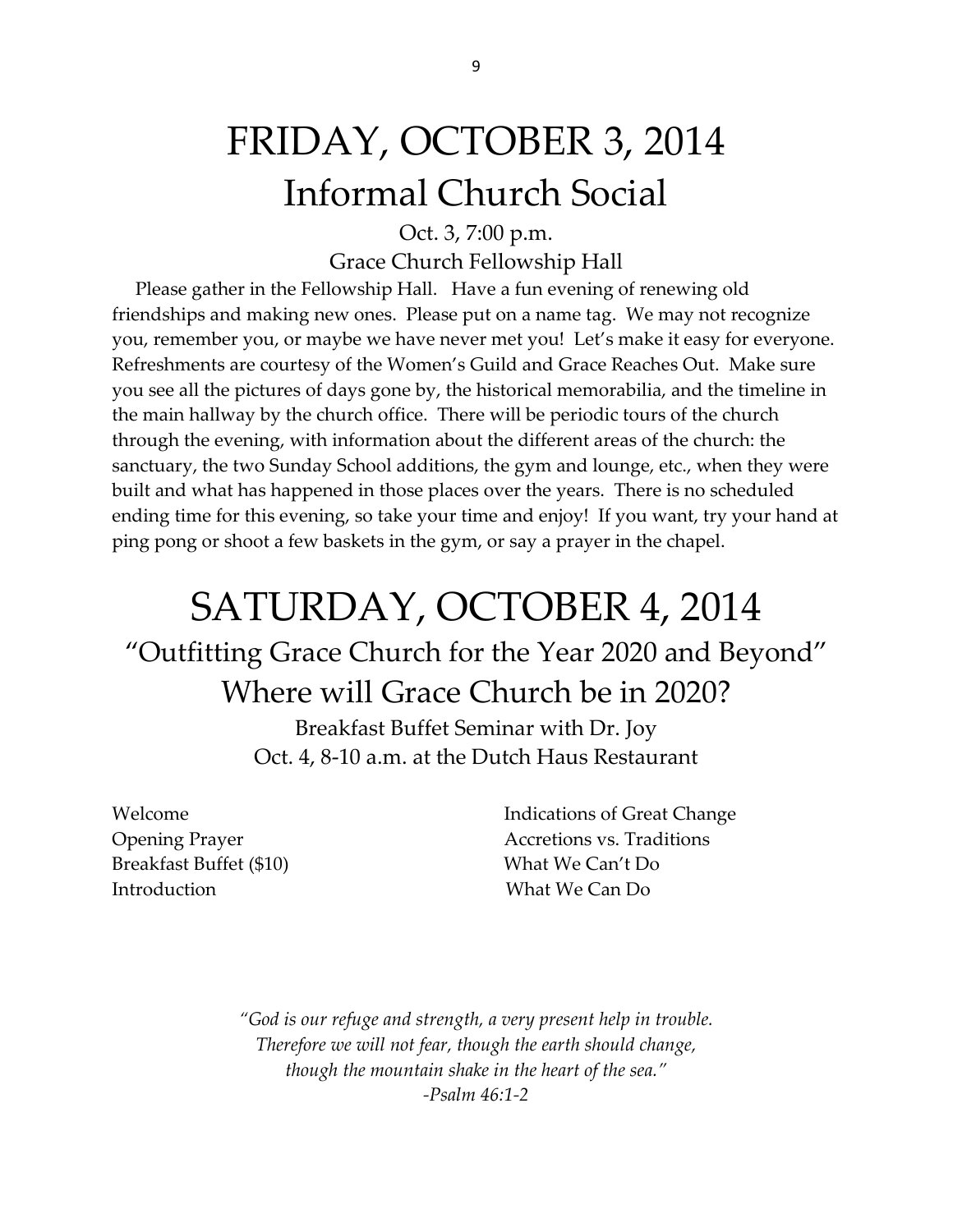# Community Block Party

### Oct. 4, 12-1:30 p.m.

Grace Church Parking Lot

 Want a fun lunch? Chris Eisenbraun and the Confirmation Class (Tanner Wessling, Nicole McMaster, Staci Hanna) are making hot dogs, free for all! There will also be a cornhole tournament organized by the Cope Family and face painting for the young ones by Colleen Eisenbraun. The community is invited to this event, so be ready to meet lots of folks!

# Alumni Choir Rehearsal

Oct. 4, 1:30-2:30 p.m.

### Sanctuary

 Do you like to sing? Join us for a rehearsal of music we will sing during the bicentennial service on Sunday. Present choir members, past choir members, and choir member wanna-bes can all participate and help make the Sunday morning worship music truly inspiring! Meet in the sanctuary with our choir director Alaina Cornfield and organist Judy Bott.

### Bicentennial Celebration Banquet

Oct. 4, 6:00 p.m. St. Jude's Catholic Church Banquet Hall

Toastmaster Jack Sitler Jack Sitler Jack Sitler Jack Sitler Jack Sitler Jack Sitler Invocation Tom Bell Dinner Music DJ Melissa Malcomson

The Menu

*Roast Sirloin of Beef, Turkey with Dressing, Penne Pasta with Meatballs Red Skinned Potatoes, California Blend Vegetables Tossed Salad, Rolls and Butter Coffee, Tea, Punch Cookies and Cake*

**Introduction of Guests Containers Jack Sitler Jack Sitler** 

The Singing of America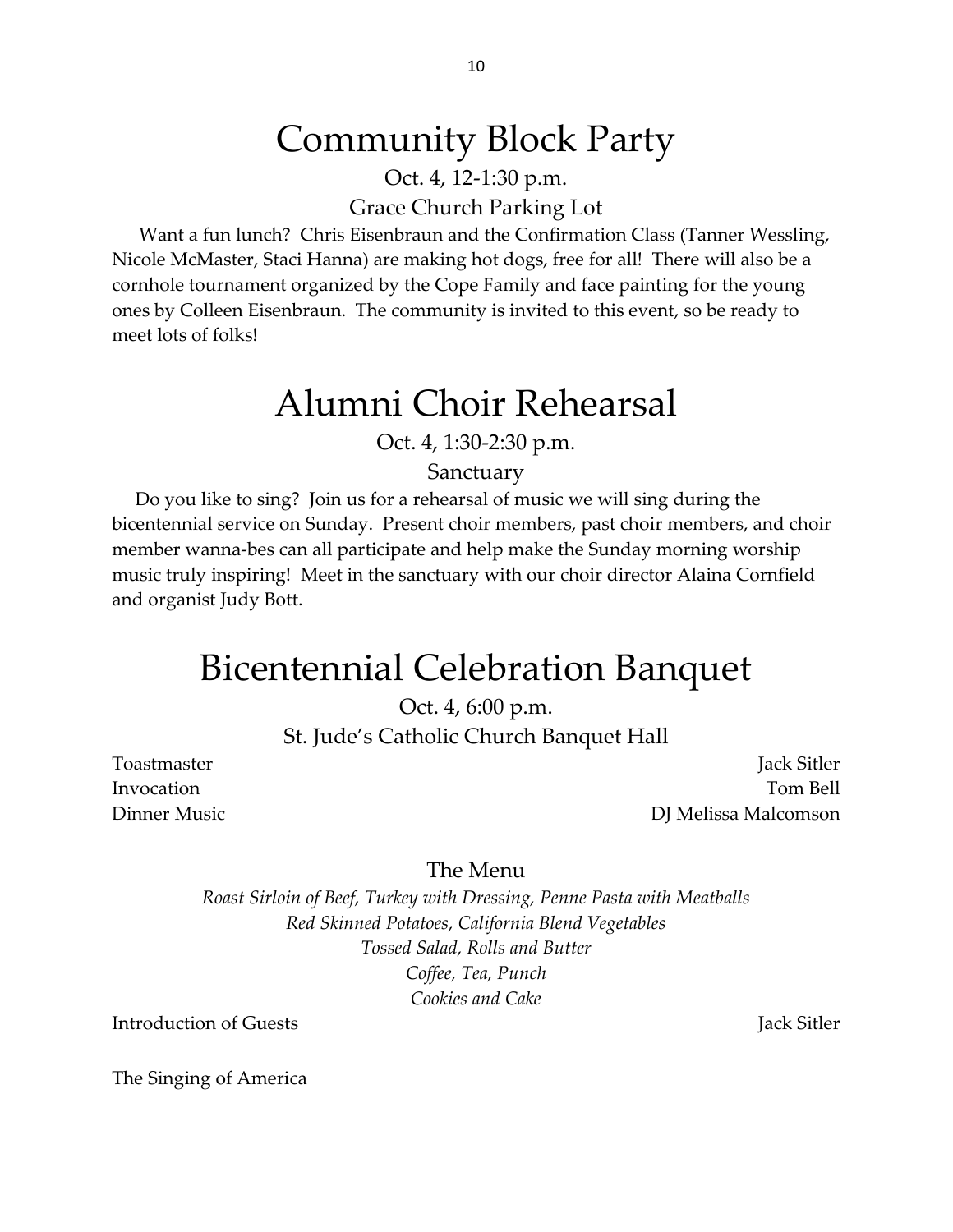*O beautiful for spacious skies, for amber waves of grain, For purple mountain majesty above the fruited plain! America! America! God shed his grace on thee, And crown thy good with brotherhood from sea to shining sea.*

*O beautiful for pilgrim feet, whose stern impassioned stress A thoroughfare for freedom beat across the wilderness! America! America! God mend thine every flaw, Confirm thy soul in self-control, thy liberty in law!*

*O beautiful for heroes proved in liberating strife, Who more than self their country loved, and mercy more than life! America! America! May God thy gold refine, Till all success be nobleness, and every gain divine!*

*O beautiful for patriot dream that sees beyond the years Thine alabaster cities gleam, undimmed by human tears! America! America! God shed his grace on thee, And crown thy good with brotherhood from sea to shining sea! - America, the Beautiful*, Katherine L. Bates (1893)

Letters of Commendation from our Governmental Leaders Words of Commendation from our Governmental Leaders: The Honorable Nick Barborak, Ohio House of Representatives, District 5 The Honorable Bryan Blakeman, Mayor, City of Columbiana *Grace Church thanks these two gentlemen for taking time out of their busy schedules and being present with us during our celebration.*

Musical Intermission (10 minutes)

The Rev. John Bartholomew and the Rev. Richard Bartholomew, supply preachers for Grace Church and whom were raised in Grace Church as youth.

The Rev. David Weber, pastor, First United Methodist Church, Mesquite, TX, and whom was raised in the church as a youth

Family of the Rev. Ernest Noll, former pastor of Grace Church

Note from the Rev. Charles Terrell, former pastor of Grace Church

The Rev. Charles Ready, pastor, retired, United Methodist Church

and former minister of visitation of Grace Church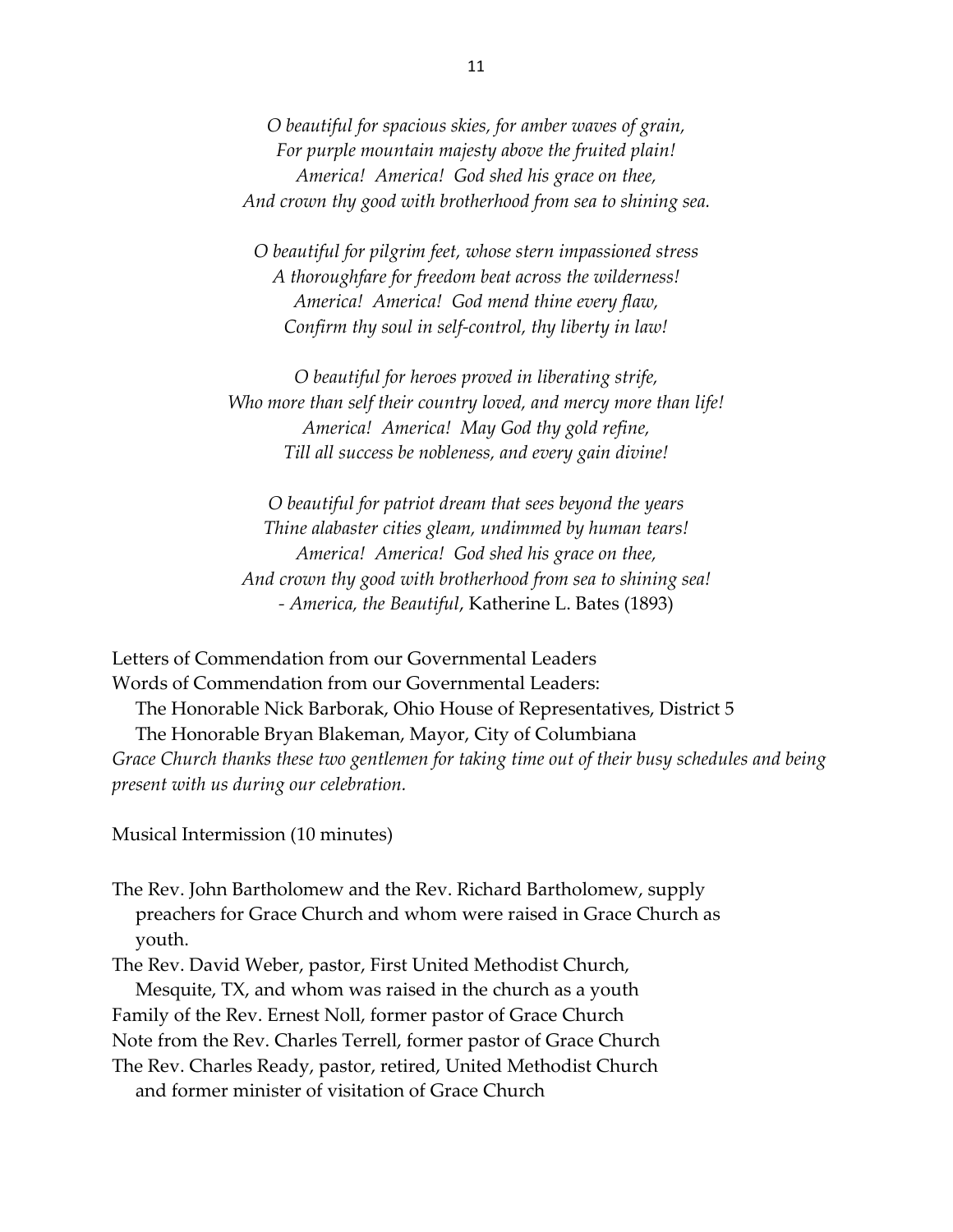The Rev. Earl Crecelius, pastor, St. Paul's UCC, Freeburg, IL, and former pastor of Grace Church

The Singing of Amazing Grace

*Amazing grace! How sweet the sound that saved a wretch like me! I once was lost, but now am found, was blind but now I see.*

*'Twas grace that taught my heart to fear, and grace my fears relieved; How precious did that grace appear the hour I first believed!*

*The Lord has promised good to me, his word my hope secures; He will my shield and portion be as long as life endures.*

*Through many dangers, toils and snares I have already come; 'tis grace that brought me safe thus far, and grace will lead me home.*

*When we've been there ten thousand years, bright shining as the sun, We've no less days to sing God's praise than when we'd first begun. -Amazing Grace! How Sweet the Sound, John Newton (1779)*

The Rev. Dr. Pat Hunt, immediate past moderator, Ohio Association of Congregational Christian Churches, and pastor of Heritage Congregational Church in Berea The Rev. Dr. Betsey Mauro, director, Center for Congregational Leadership, National Association of Congregational Christian Churches The Rev. Dr. Robert C. Joy, pastor, Grace Church of Columbiana "Golden Memories" Remembering the Golden Links Class Miss Vivian Reemer A Toast to God's Grace Given to Grace Church Toastmaster Jack Sitler Benediction The Rev. Dr. Robert C. Joy

Table Decorations **Bobbi Hughes** Flower Decorations The United States and John Burkey of Quaker Corner Dinner Tickets Cheryl Bell and Elizabeth Palette Music DJ Melissa Malcomson Our thanks to "The Georgetown" who prepared and served our dinner.

> *"We are now a family of which the Lord is head; though unseen he meets us here in the breaking of the bread." -2nd chorus line, Come, Share the Lord, Bryan Jeffrey Leech (1984)*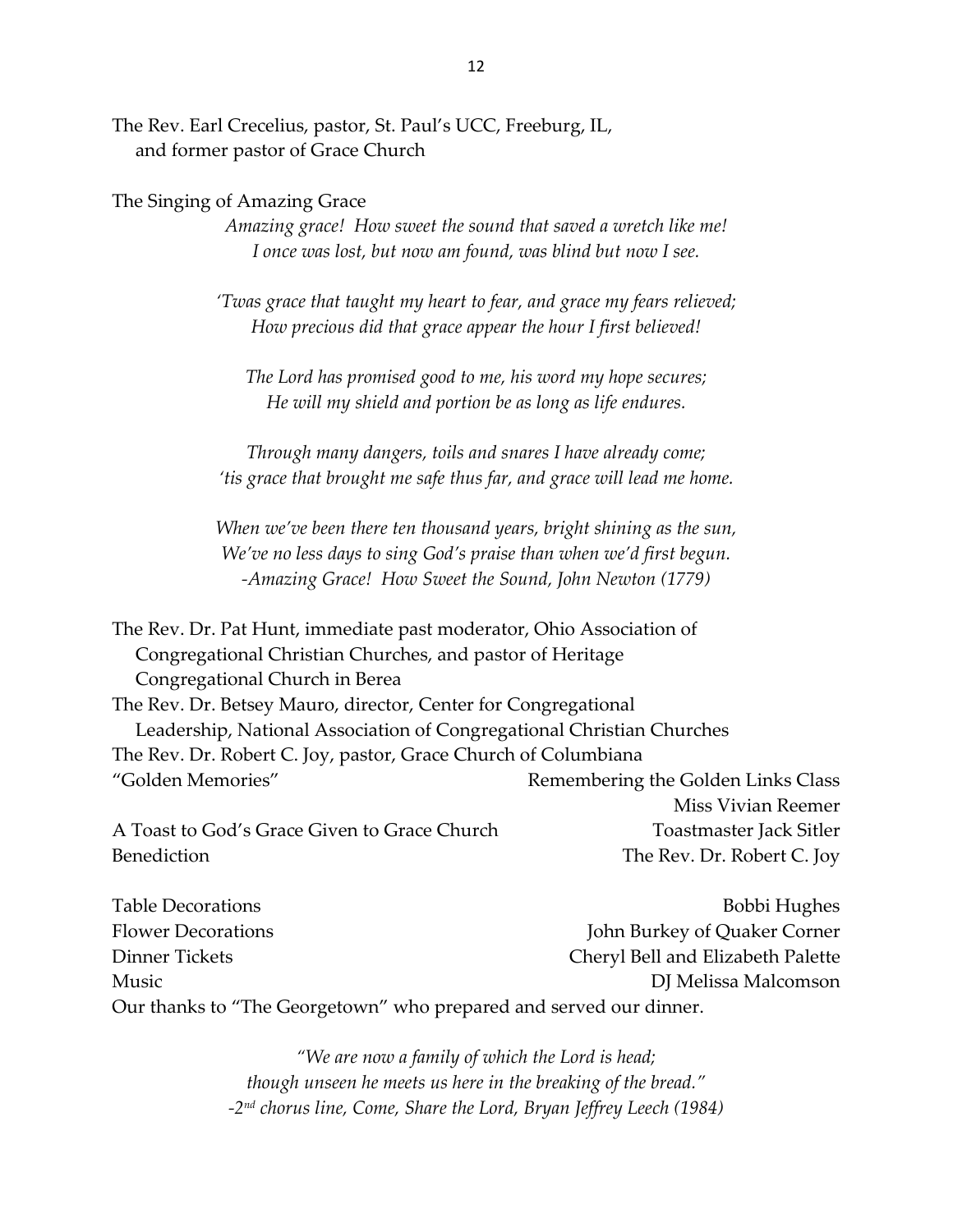# SUNDAY, OCTOBER 5, 2014 Olde Tyme

### Sunday School Opening Exercises

Oct. 5, 9:30 a.m. Grace Church Fellowship Hall

Welcome Prayer Opening Song: Jesus Wants Me for a Sunbeam Announcements Birthdays Song: The Wise Man Built His House Upon the Rock Scripture Lesson: Matthew 7:24-27 Devotional Closing Song: The Church's One Foundation

# Bicentennial Celebration Service

Oct. 5, 10:45 a.m. Grace Church Sanctuary

Prelude Welcome: Rev. Dr. Robert Joy Greeting: (Used at 175th Anniversary Service of October 8, 1989) Diane Barnes, Liturgist *Let Us Celebrate Adapted from music and words by Don Besig and Nancy Price There are roads that each of us must travel, though we may not be sure where they may lead. But our Lord is always there to guide us-He will give us the confidence we need. We are bound together in His spirit, and we know we are never alone. We have shared His love and understanding, and our faith and fellowship have grown. Let us celebrate and give thanks to the Lordfor showing us the way. Let us celebrate the journey which has lead us here today.*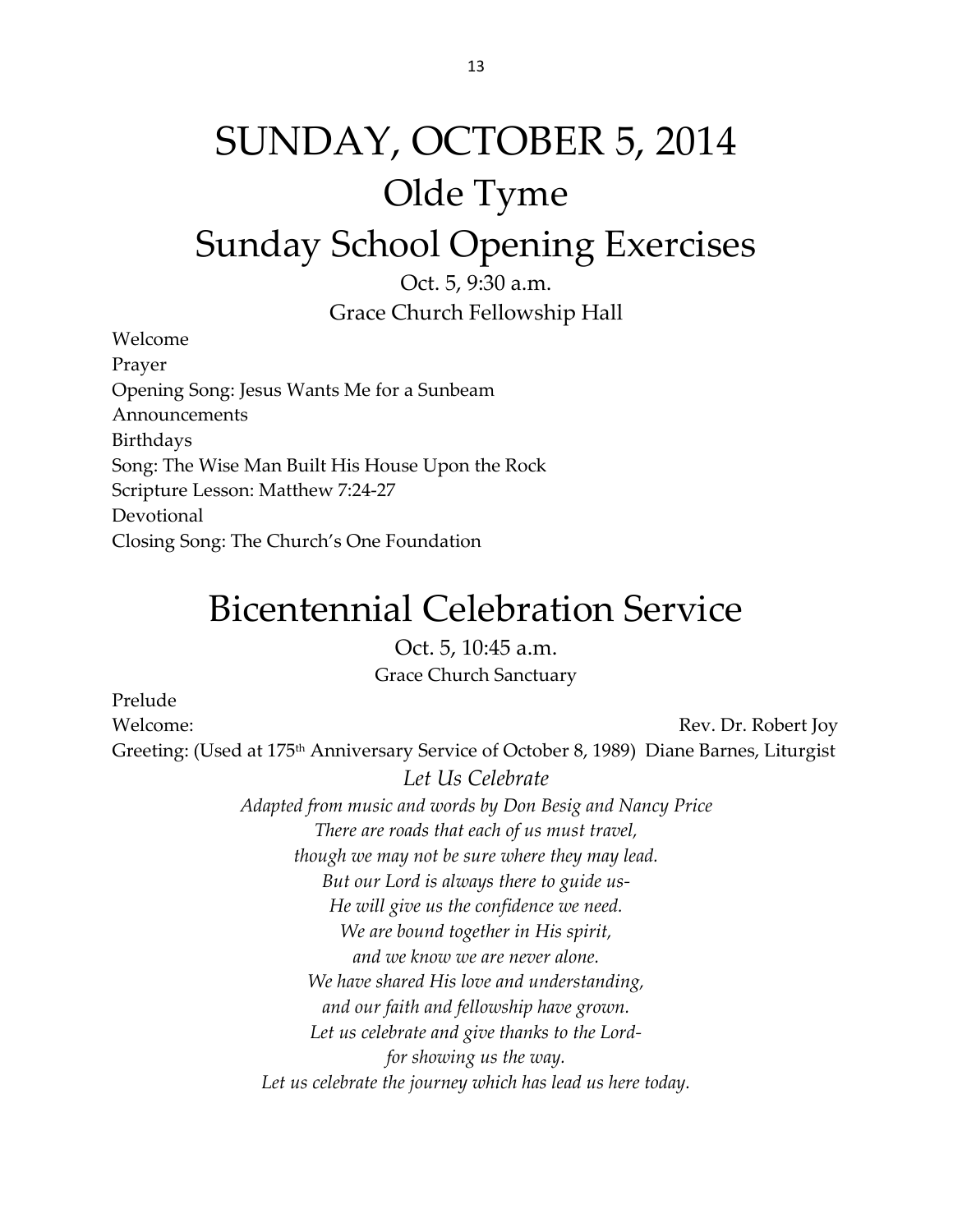### We Gather in the Presence of God

- Choral Anthem: *The Time for Singing Has Come* Joseph M. Martin, 2006
- \*Call to Worship (responsive) Diane Barnes, Liturgist
- Leader: You have been our dwelling place throughout all generations. (Psalm 90:1)

### **People: You, O Lord, have been a dwelling place for us and our children.**

Leader: Before the mountains were born or you brought forth the earth and the world, from everlasting to everlasting you are God. (Psalm 90:2)

**People: You O Lord, have been with us for these two hundred years!**

Leader: God is our refuge and strength, an ever-present help in trouble. (Psalm 46:1)

**People: You, O Lord, have been our refuge and our strength!**

Leader: The Lord Almighty is with us; the God of Jacob is our fortress. (Psalm 46:7, 11)

### **People: You, O Lord, are the eternal One and we have trusted you.**

Leader: Because of the Lord's great love we are not consumed, for his compassions never fail. They are new every morning; great is your faithfulness.

(Lamentations 3:22, 23)

### **People: You, O Lord, have been our faithful One!**

Leader: Jesus said, "I will build my church and the gates of hell will not overcome it." (Matthew 16:18)

**People: You, O Lord, have built your church in this place and we have been blessed.**

\*Hymn: #60 Great Is Thy Faithfulness

\*Prayer of Confession and the Lord's Prayer Rev. Dr. Robert Joy

**Most merciful God,**

**we humbly admit that we need your help.**

**We confess that we have wandered from your way:**

**we have done wrong, and we have failed to do what is right.**

**You alone can save us.**

**Have mercy on us:**

**wipe out our sins and teach us to forgive others.**

**Bring forth in us the fruit of the Spirit**

**that we may live as disciples of Christ.**

**This we ask in the name of Jesus our Savior, who taught us to pray,**

**"Our Father . . ." Amen.** 

-*Australian Prayer Book*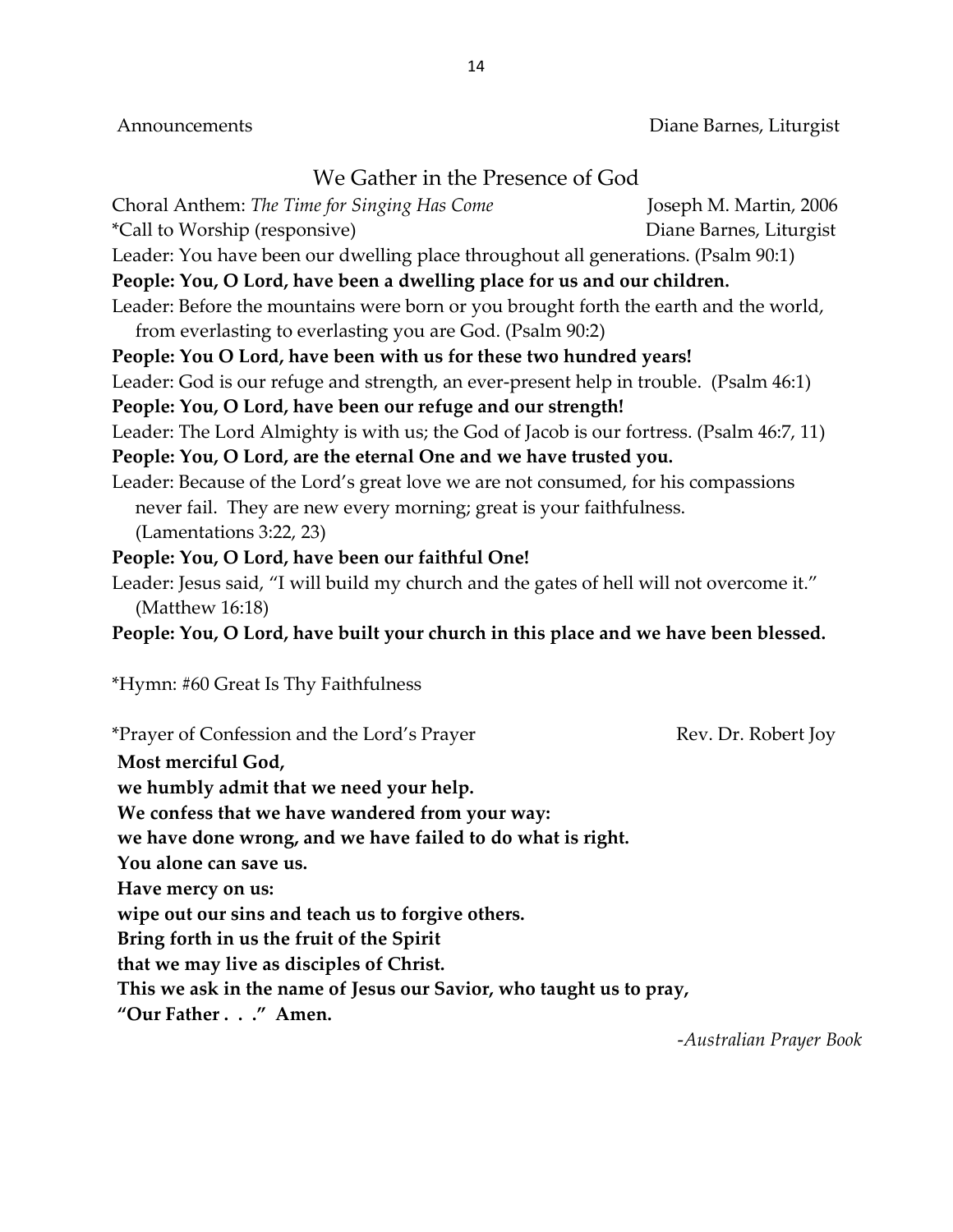\*Assurance of God's Forgiveness (inspired by John 3:16-17)

How much does God love us?

Enough to send the divine heart, hope, and spirit to us,

not to condemn us, but to save us.

Not by our speaking or doing, but by God's good and precious grace are we saved.

Thanks be to God! Amen.

— written by Thom Shuman,

A Time for Young Christians Debbie Rohm

### We Bring Our Praises, Prayers and Gifts

A Litany of Thanks: Diane Barnes, Liturgist

Leader: O Lord our God, for the vision of those who planned for this congregation, and for the commitment and dedication of all who served together at the time of founding,

### **People: We give you thanks, O Lord.**

Leader: For those who have served so faithfully in leadership positions as Pastors, Elders, Deacons, Staff Members, Board Members, and Ministry Team Members,

### **People: We give you thanks, O Lord.**

Leader: For those who have willingly given of their efforts to teach, encourage, visit, counsel, and mentor,

### **People: We give you thanks, O Lord.**

Leader: For those who gave generously of their time, effort, and finances to see that this church was built, maintained, and operated through the many years,

### **People: We give you thanks, O Lord.**

Leader: For those who have been close to our hearts and a part of our fellowship for so many years, and now serve you in the church triumphant in heaven,

### **People: We give you thanks, O Lord.**

Leader: For the ways in which we have been able to care for one another, support one another in tragedy, celebrate with one another in joy, and strengthen each other in all ways,

### **People: We give you thanks, O Lord.**

Leader: For baptisms we've celebrated, for times of close communion with you and each other, and seeing heart-felt confirmations when our faith is renewed by witnessing another personally claim Christ in faith,

### **People: We give you thanks, O Lord.**

Leader: For a congregation that desires to worship you faithfully and vibrantly, hearing your Word, singing your praise, and seeking your strength,

**People: We give you thanks, O Lord.**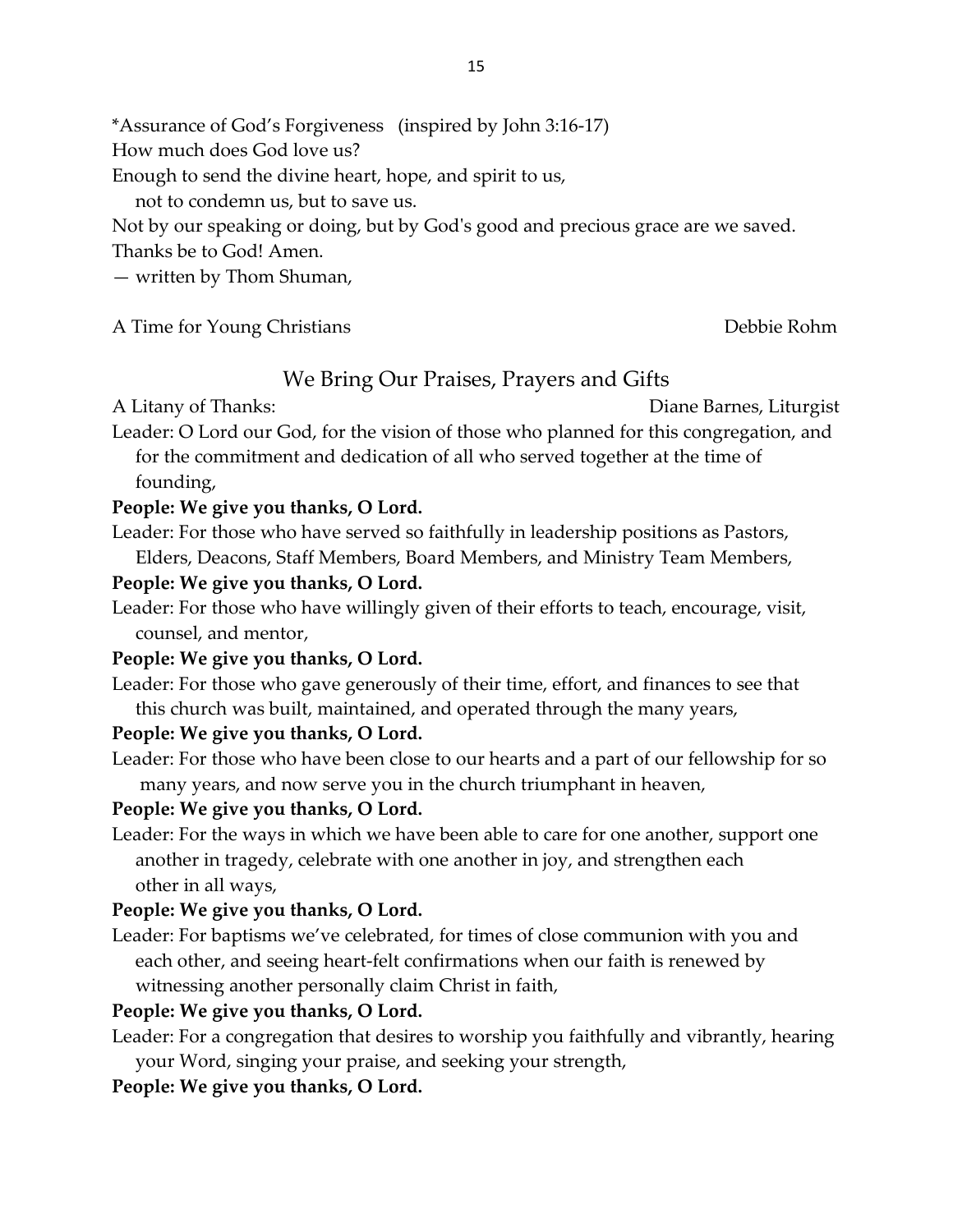Leader: For a strong commitment to remain true to your Word in a world of confusing and conflicting voices,

#### **People: We give you thanks, O Lord.**

Leader: For generosity in mission that has enabled us to reach far beyond this community with the word and witness of the gospel,

#### **People: We give you thanks, O Lord.**

Leader: For hundreds of children and youth who have been here as they were trained in the ways of the Lord and now serve around the world,

#### **People: We give you thanks, O Lord.**

Leader: For a free and prosperous land that has given us opportunity to thrive and worship and serve for the sake of your Kingdom,

#### **People: We give you thanks, O Lord.**

| *Hymn: #374 Now Thank We All Our God                                    | Martin Rinkart (1636) |
|-------------------------------------------------------------------------|-----------------------|
| (Hymn used at the 175 <sup>th</sup> Anniversary Service, Oct. 15, 1989) |                       |
| The Anniversary Prayer:                                                 | Rev. Dave Weber       |

| The Offertory                         |                                       |
|---------------------------------------|---------------------------------------|
| The Call to Giving                    | Jerry Hughes, President of Consistory |
| Choral Anthem: <i>Just Pass It On</i> | Don Besig (1999)                      |
| <i>*Doxology</i>                      |                                       |
| <i>*Prayer of Dedication</i>          | Larry Snyder, Chairman of Elders      |

### God Speaks to Us Through the Word

Old Testament Reading: Micah 6:6-8 The Rev. Charles Ready Choral Anthem: *Majesty* Jack Hayford, choral arrangement by Jack Schrader (1981) \*Gospel Reading: Luke 4:16-22a Sermon: *The Art of Remembering*

The Rev. Dr. Betsey Mauro, Director of the Center for Congregational Leadership

### The Sacrament of the Lord's Supper

Invitation:

Although none should come to this table without a heart of repentance or faith in Christ, we invite all who are sincerely and humbly seeking the presence of God to come to the table.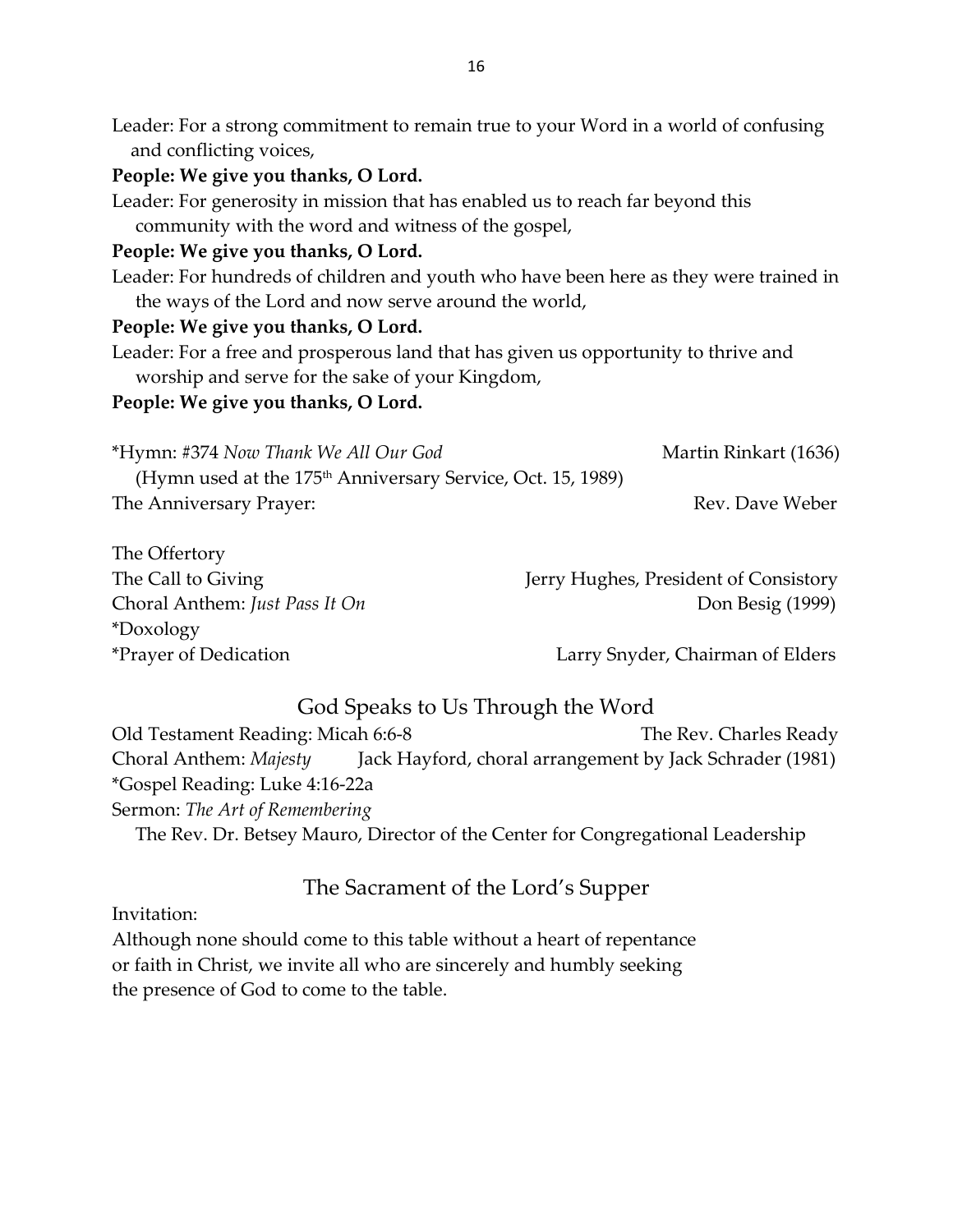The Great Prayer of Thanksgiving: (Congregation responds in bold) Lift up your hearts.

**We lift them up to the Lord.**

Let us give thanks to the Lord our God.

**It is right for us to give thanks and praise.**

Countless angels stand before you to serve you night and day, beholding the glory of your presence, they offer you unceasing praise.

**We, here today, join with all your people from all times and places, and all of creation and sing:** 

**Sanctus**

(The Great Prayer continues) Hymn of Preparation: #782 *Come Share the Lord* Bryan Jeffrey Leech, 1984 The Words of Institution The Distribution of the Elements The Concluding Prayer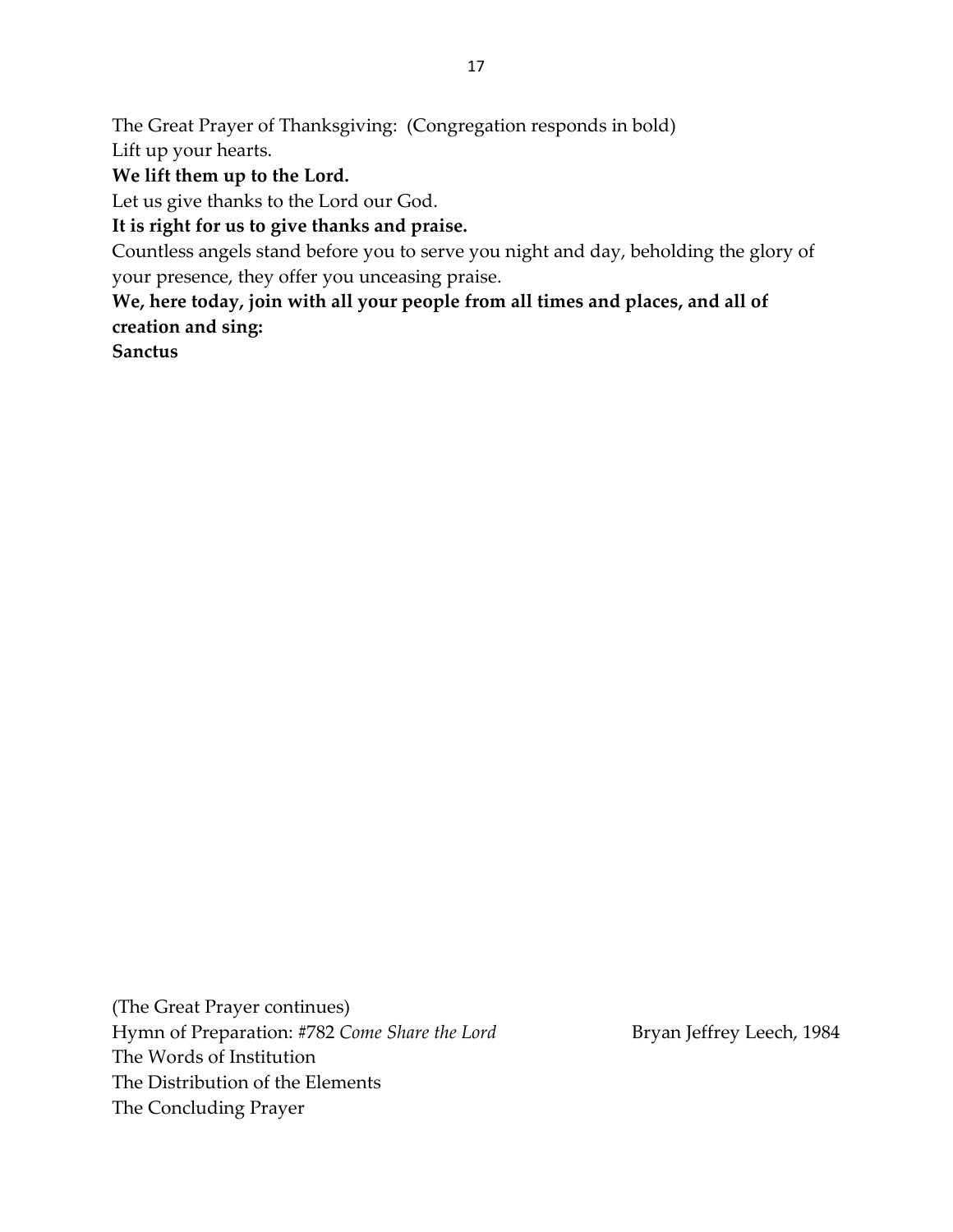Our Grateful Response: Reaffirmation of Our Covenant Led by Jeff Cornfield **We covenant one with another to seek and respond to the word and the will of God. We propose to walk together in the ways of the Lord, made known and to be made known to us. We hold it to be the mission of the church to witness to the gospel of Jesus Christ in all the world, while worshipping God, and striving for truth, justice, and peace. As did our forebears, we depend on the Holy Spirit to lead and empower us. We pray for the coming of the Kingdom of God, and we look with faith toward the triumph of righteousness and eternal life.**

### We Go Out to Serve

Closing Intercessions: Rev. Earl Crecelius

Leader: And now, O Lord, we pray for the children and youth here today that they may be grounded in your truth and learn to love you with a whole heart,

### **People: Lord, hear our prayer.**

Leader: And we pray for the children yet to be born who will sit in these pews in the years to come that they may carry your kingdom to future generations,

#### **People: Lord, hear our prayer.**

Leader: And we pray for the mothers and fathers here that they may faithfully tell each new generation of your mercies and your salvation,

#### **People: Lord, hear our prayer.**

Leader: And we pray for those unable to be present here this morning, that they may still be aware of your renewing presence with them,

#### **People: Lord, hear our prayer.**

Leader: For all who labor within these walls, that they may ever be true to your Word and faithful to your calling,

### **People: Lord, hear our prayer.**

Leader: And we desire, Lord, that you will use us to reach out to many within our community and around the world that in their need, they may know your love and in their sin may find your grace,

### **People: O Lord, hear our prayer. To the only wise God be glory forever through Jesus Christ. Amen.** (Romans 16:27)

\*Hymn: *Go My Children, with My Blessing* Jaroslav J. Vajda (1983)

(To the tune of #379 For the Fruit of All Creation)

*Go, my children, with my blessing, never alone. Waking, sleeping, I am with you; you are my own. In my love's baptismal river I have made you mine forever. Go, my children, with my blessing – you are my own.*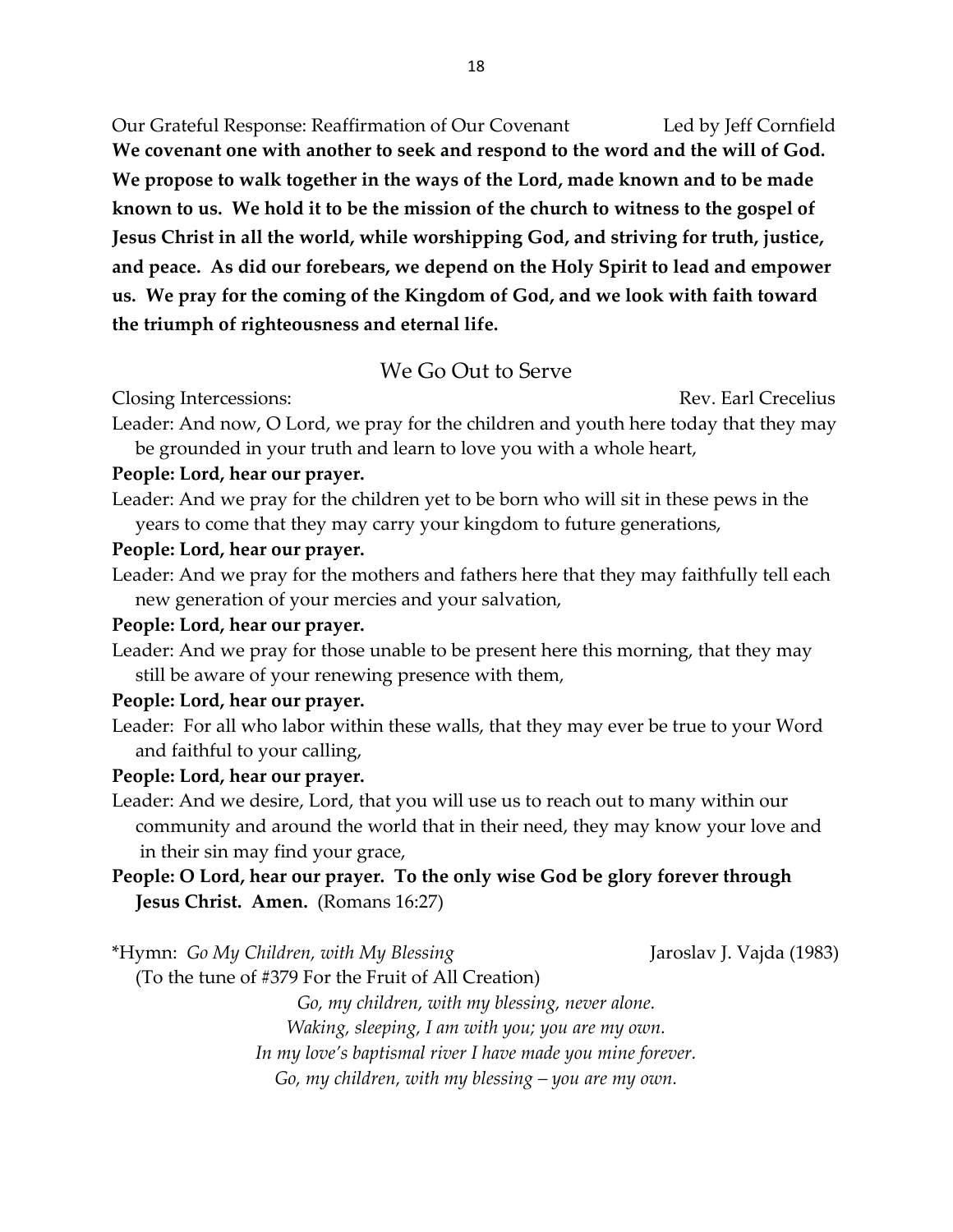*Go, my children, sins forgiven, at peace and pure. Here you learned how much I love you, what I can cure. Here you heard my dear Son's story; here you touched him, saw his glory. Go, my children, sins forgiven, at peace and pure.*

*Go, my children, fed and nourished, closer to me; Grow in love and love by serving, joyful and free. Here my Spirit's power filled you; here his tender comfort stilled you. Go, my children, fed and nourished, joyful and free.*

*I the Lord will bless and keep you and give you peace. I the Lord will smile upon you and give you peace. I the Lord will be your Father, Savior Comforter and Brother. Go, my children; I will keep you and give peace.*

Benediction: The Rev. Dr. Robert C. Joy Postlude

Participants: Liturgist: Diane Barnes Organist: Judy Bott Choir Director: Alaina Cornfield The Rev. Dave Weber The Rev. Charles Ready The Rev. Earl Crecelius The Rev. Dr. Betsey Mauro The Rev Dr. Rob Joy Head Usher: Elder Steve Jones Communion: Elder Connie Scullion Children's Sermon: Debbie Rohm Offering: Elder Jerry Hughes and Elder Larry Snyder Covenant: Jeff Cornfield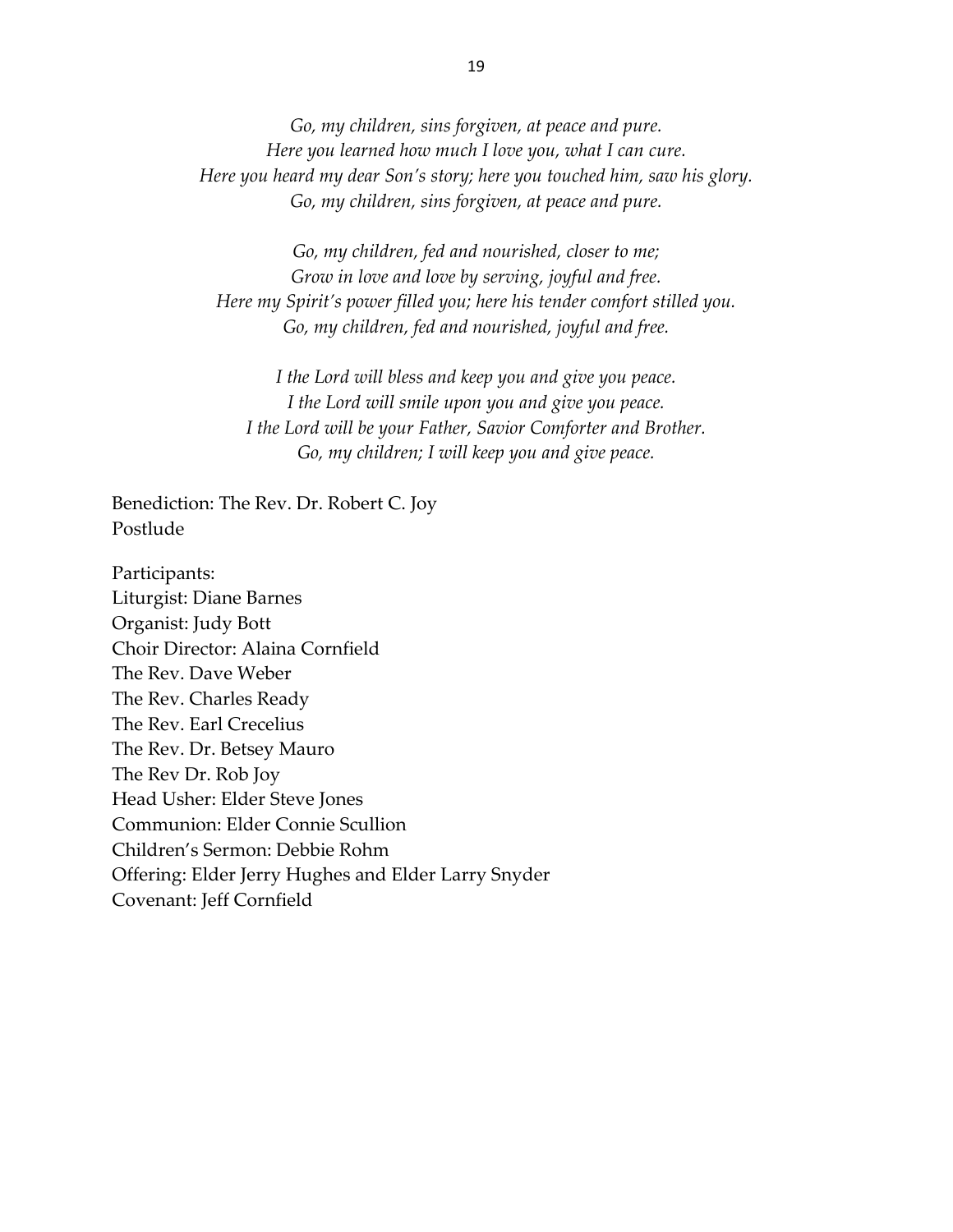Thanks to all these who have put in so much time and effort to make this bicentennial observance happen, be successful, and meaningful.

| <b>Bicentennial Committee:</b>                                                     | Hot Dog Roast: Chris Eisenbraun and       |
|------------------------------------------------------------------------------------|-------------------------------------------|
| Bobbi Hughes, Co-Chair                                                             | the Confirmands: Tanner Wessling,         |
| Bev Richardson, Co-Chair                                                           | Nicole McMaster, Staci Hanna              |
| Vivian Reemer, Chairman Emeritus                                                   | Cornhole Tournament: The Cope Family      |
| Jolane Day, Secretary                                                              | Face painting: Colleen Eisenbraun         |
| Rev. Dr. Rob Joy, Pastor                                                           | Ticket Sales: Cheryl Bell                 |
| Jack Johnston                                                                      | Grace Church Bicentennial Float:          |
| <b>Jack Sitler</b>                                                                 | McMaster Farms: Wagon                     |
| Dick Weber                                                                         | Catalpa Grove (Mercer Family):            |
| Christal Bonsall                                                                   | Mums and Straw                            |
| Doris Ogle, Consistory Representative                                              | Float Decorations: Jerry Hughes,          |
|                                                                                    | Gary Scullion, Diane Barnes,              |
|                                                                                    | Bobbi Hughes, Brenda Hanna                |
|                                                                                    | Women's Guild & Grace Reaches Out:        |
| Jerry Hughes, President of Consistory                                              | Fri. night (10/3) refreshments            |
| Larry Snyder, Chairman, Board of Elders                                            | Float banner frame: Jim Nulf              |
| Cindy Perorazio, Secretary of Consistory                                           | Banquet flowers: Quaker Corner,           |
|                                                                                    | Jim Burkey                                |
| Janice Heintzeman: Church Treasurer                                                |                                           |
| Matt Bell, Financial Secretary                                                     | All who rode on the float.                |
| Don Reash, Chairman, Endowment and Memorial                                        |                                           |
| Brian Cope, Chairman of Board of Christian Education                               |                                           |
| Judy Bott, Organist                                                                | Jerry Hughes for the pre-service historic |
| Alaina Cornfield, Choir Director                                                   | slideshows.                               |
| Marcy LaVogue, Church Secretary                                                    | Tom Bell for the banquet invocation.      |
| This year "Gracie," the Grace Church Chicken, was played by:                       |                                           |
| Shelby Rupert, Tyler Rupert, Anna Joy                                              |                                           |
| A special thanks to all of you for attending and participating!                    |                                           |
|                                                                                    | Thanks also to:                           |
| The Dutch Haus Restaurant for preparing and serving the Saturday breakfast buffet. |                                           |
| The Georgetown for preparing and serving the Bicentennial Banquet.                 |                                           |
| AlaCarte Catering for preparing the Sunday luncheon.                               |                                           |
|                                                                                    |                                           |

*"Lord of past ages, Lord of this morning, Lord of the future, help us, we pray: teach us to trust you, love and obey you, crown you each moment Lord of today." -4th verse, God of the Ages, Margaret Clarkson (1981)*